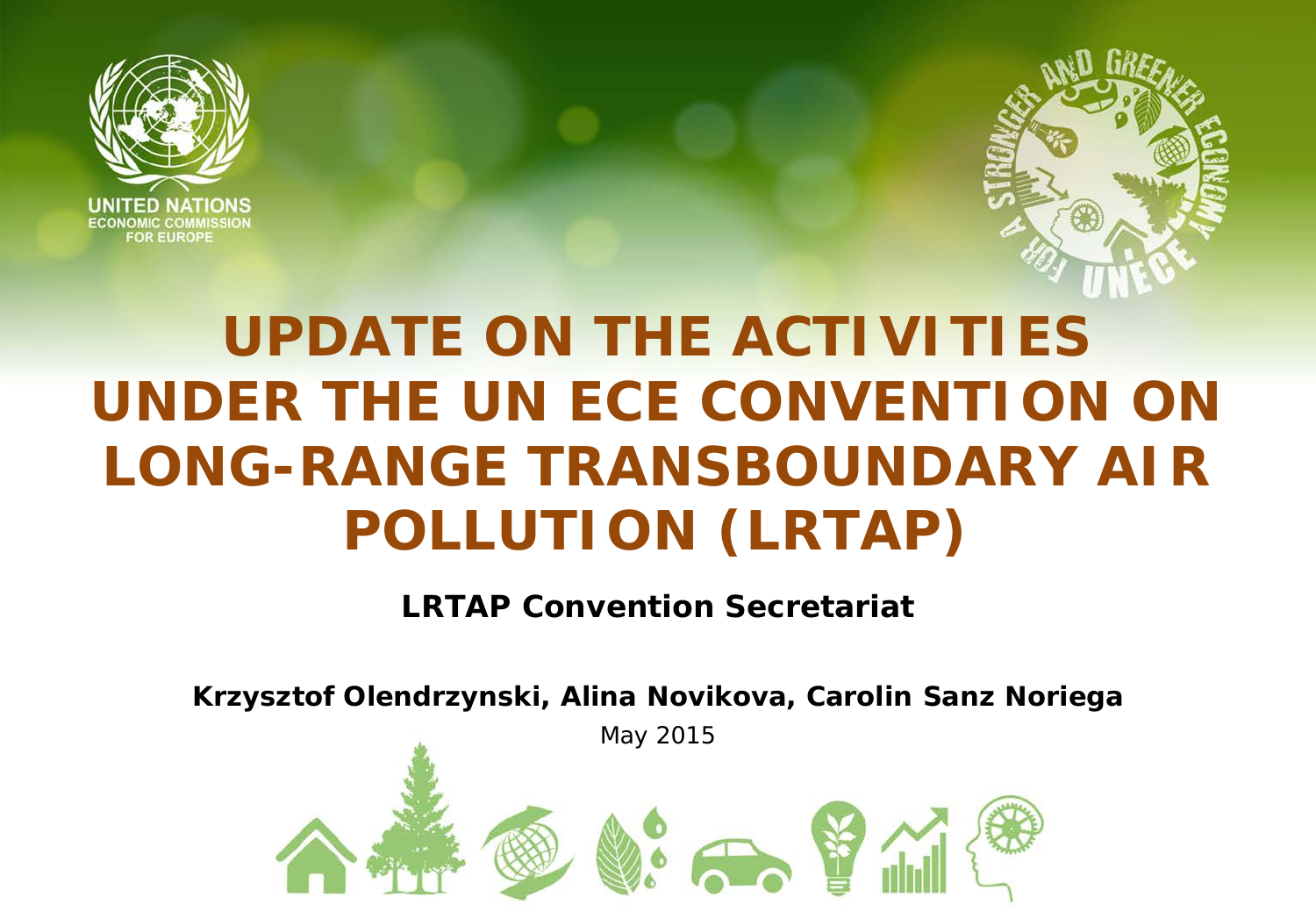



### **Outline**

#### **1. Recent developments: 2014 Executive Body (EB), 2015 EB/EMEP SB/WGE Bureaux**

- **2. Capacity building activities**
- **3. 8th Environment for Europe (EfE) Ministerial Conference, Batumi, Georgia, Jun 2016**

**4. UNECE/WHO/UNEP interagency cooperation on transboundary air pollution**

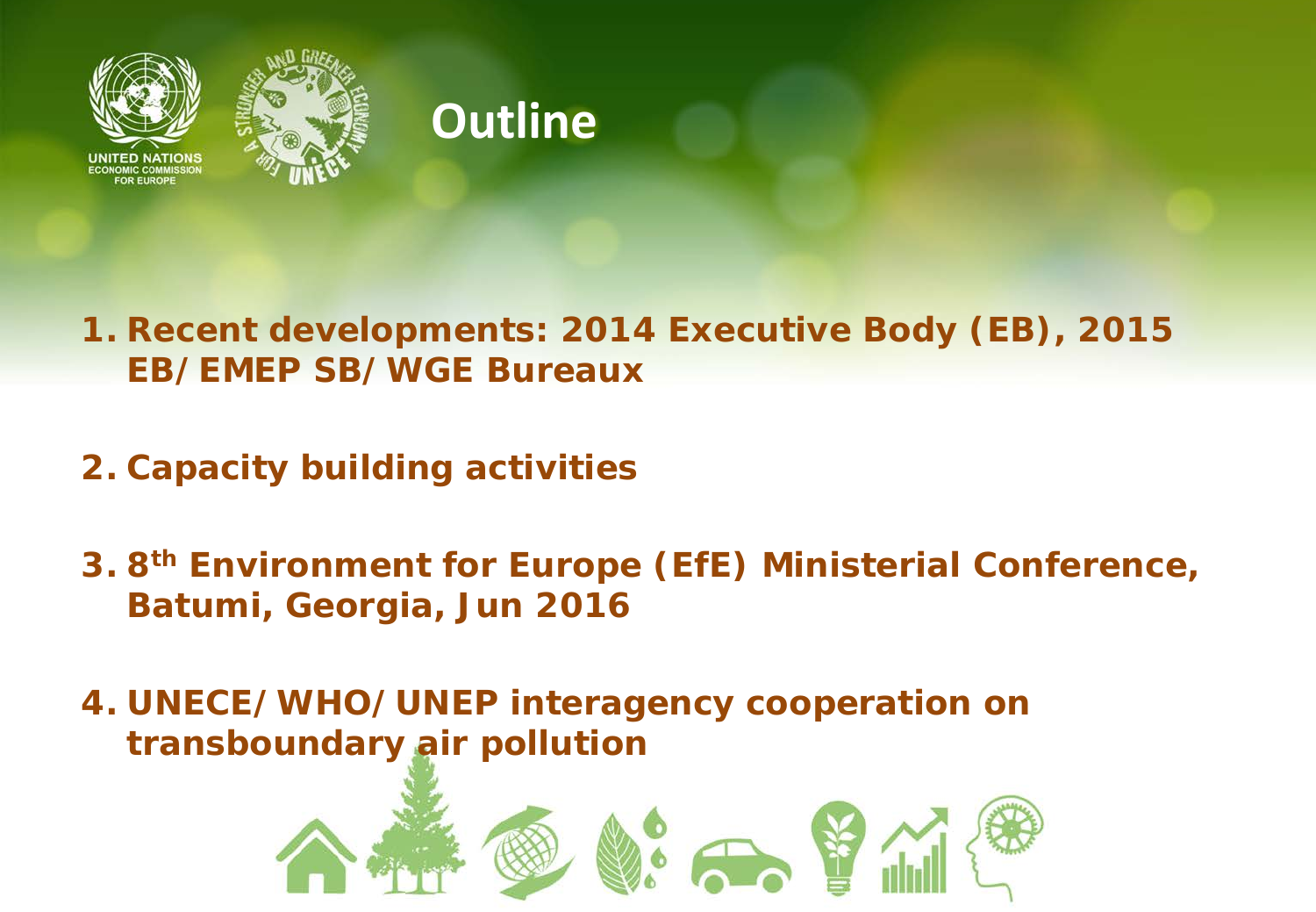



## **1. Recent developments – 33rd session of the Executive Body, Dec 2014**

#### **Highlights:**

- **Ms. Anna Engleryd (Sweden) new EB Chair**
- **Two thematic reports by the Working Group on Effects:**

 1. Deposition of air pollutants to vegetation in Eastern and South-Eastern Europe, the Caucasus and Central and South-East Asia and their impacts

- 2. Residential heating with wood and coal: health impacts and policy options in Europe and North America (Task Force on Health)
- Revised Framework Code for Good Agricultural Practice for Reducing Ammonia Emissions (TF on Reactive Nitrogen)
- New call for data from CCE/ICP Modelling and Mapping on the development of critical loads for biodiversity based upon Habitat Suitability Index
- **Introduction to 2016 Assessment Report**
- Adjustment procedure under the Gothenburg Protocol; additional technical guidance
- Compliance, capacity building, financial and budgetary, outreach issues: presentations by UNEP, CCAC, WMO, EANET/MALE Declaration)

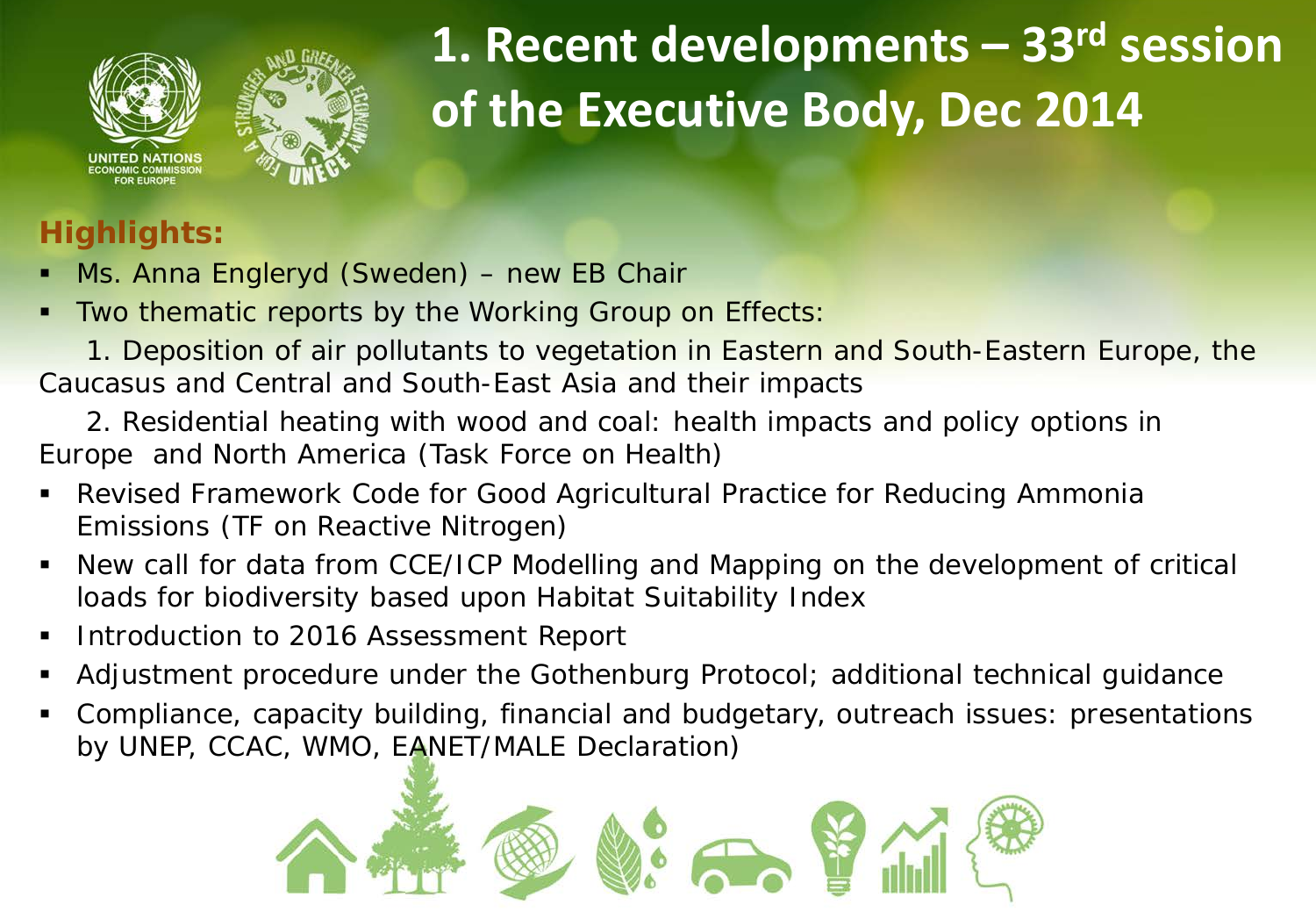



# **1. Recent developments, Bureau meeting of EMEP/WGE, March 2015**

### **Highlights:**

- Trend analyses reports by EMEP and WGE
- Update on 2016 Assessment Report
- Quality issues with respect to emission and monitoring data; *condensables?*
- 2016-2017 workplan: content and timeline
- Agenda for the joint EMEP/WGE meeting 14-18 Sep 2015
- Capacity building activities
- Common data portal for WGE
- Outreach efforts beyond UN ECE region both ongoing and planned:

1. POPs – cooperation with Stockholm Convention

 2. Black carbon: inventories, atmospheric and integrated modelling – possible cooperation with the Arctic Council

- Financial and budgetary issues: decreasing Parties' contributions
- 8<sup>th</sup> EfE Ministerial Conference

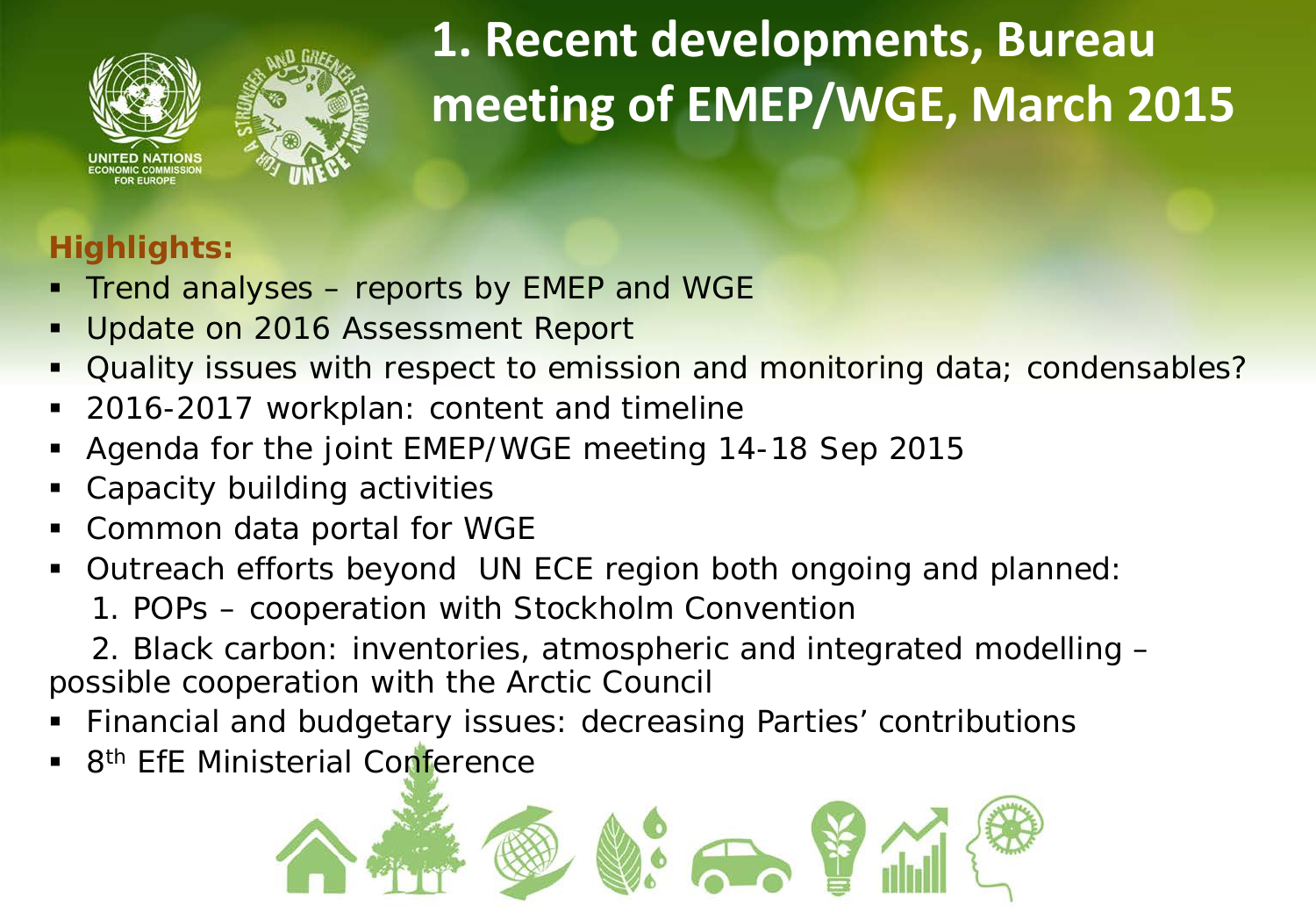



**1. Recent developments, Executive Body Bureau meeting, March 2015**

#### **Highlights:**

- 2016-2017 workplan survey to all centres and task forces on outreach collaboration possibilities and on the appropriate framework
- EB Bureau encouraged ECE to join Climate and Clean Air Coalition (CCAC) and to promote the Convention at the forthcoming ministerial meeting under the Arctic Council (April 2015)
- 8<sup>th</sup> EfE Ministerial Conference possible initiative on "Action for Cleaner Air"?
- 2016 Assessment Report also as a contribution to the EfE process
- Capacity building; funding EECCA participants at meetings in Geneva

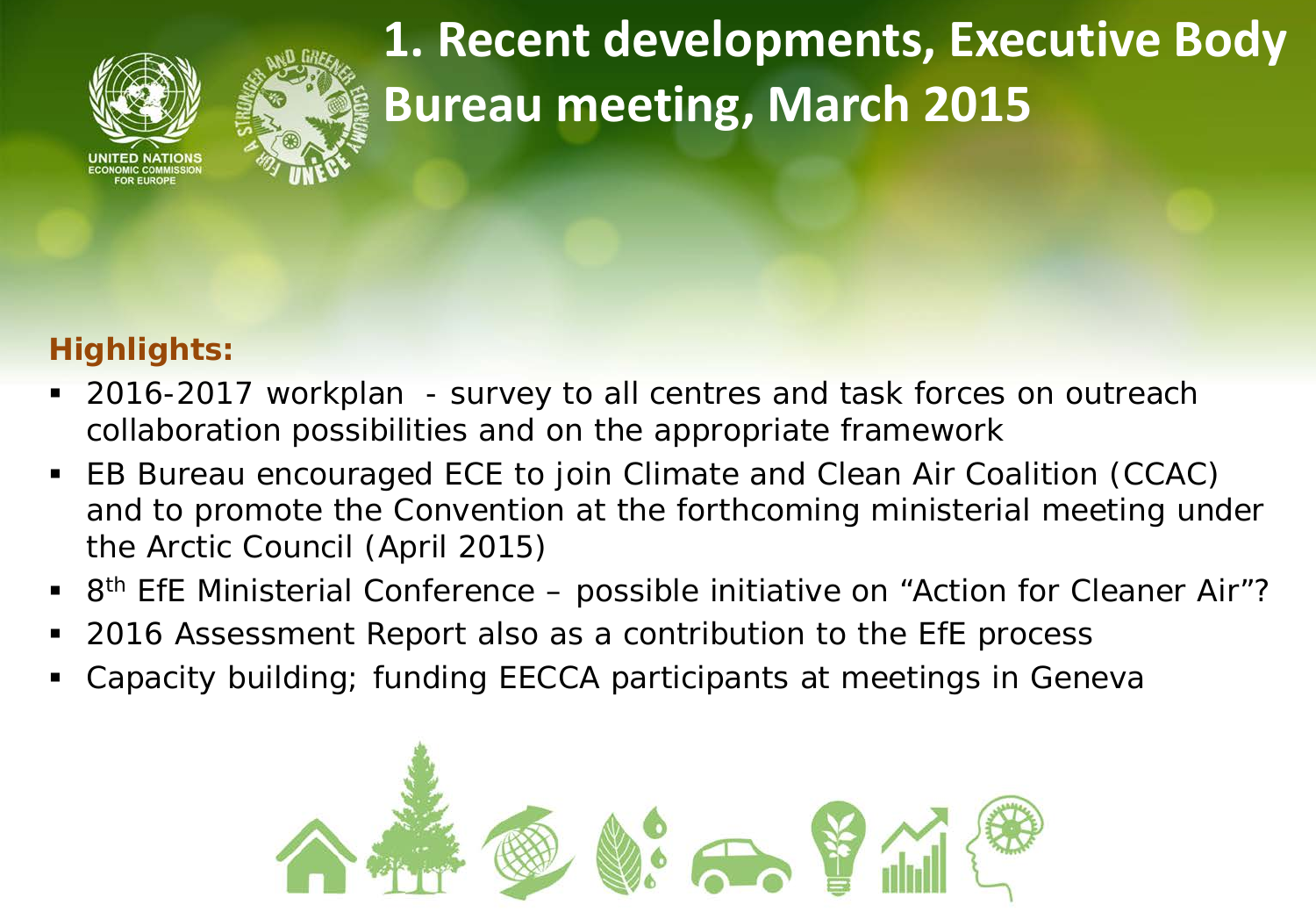

## **2. Capacity building activities in Eastern Europe, the Caucasus and Central Asia**

- **To be continued until 2017**
- Contributions provided by EU, Norway, Switzerland, the Netherlands; negotiations with the Russian Federation on its potential contribution
- Needs-driven activities: the programme is compiled based on the needs expressed by Ministers of Environment

#### **Comprehensive programme:**

- Development/further improvement of emission inventory systems
- Calculation of gridded emission data, preparation of Informative Inventory Reports, estimation of base year emission levels and emission reduction targets for 2020 and beyond - as provided in the amended Gothenburg Protocol, respective emission projections
- Analysis of the legislative framework with respect to air quality management
- Supporting the development of National Action Plans
- raising the political profile of the Convention and raising awareness among decision-makers on **environmental and health effects of air pollution**

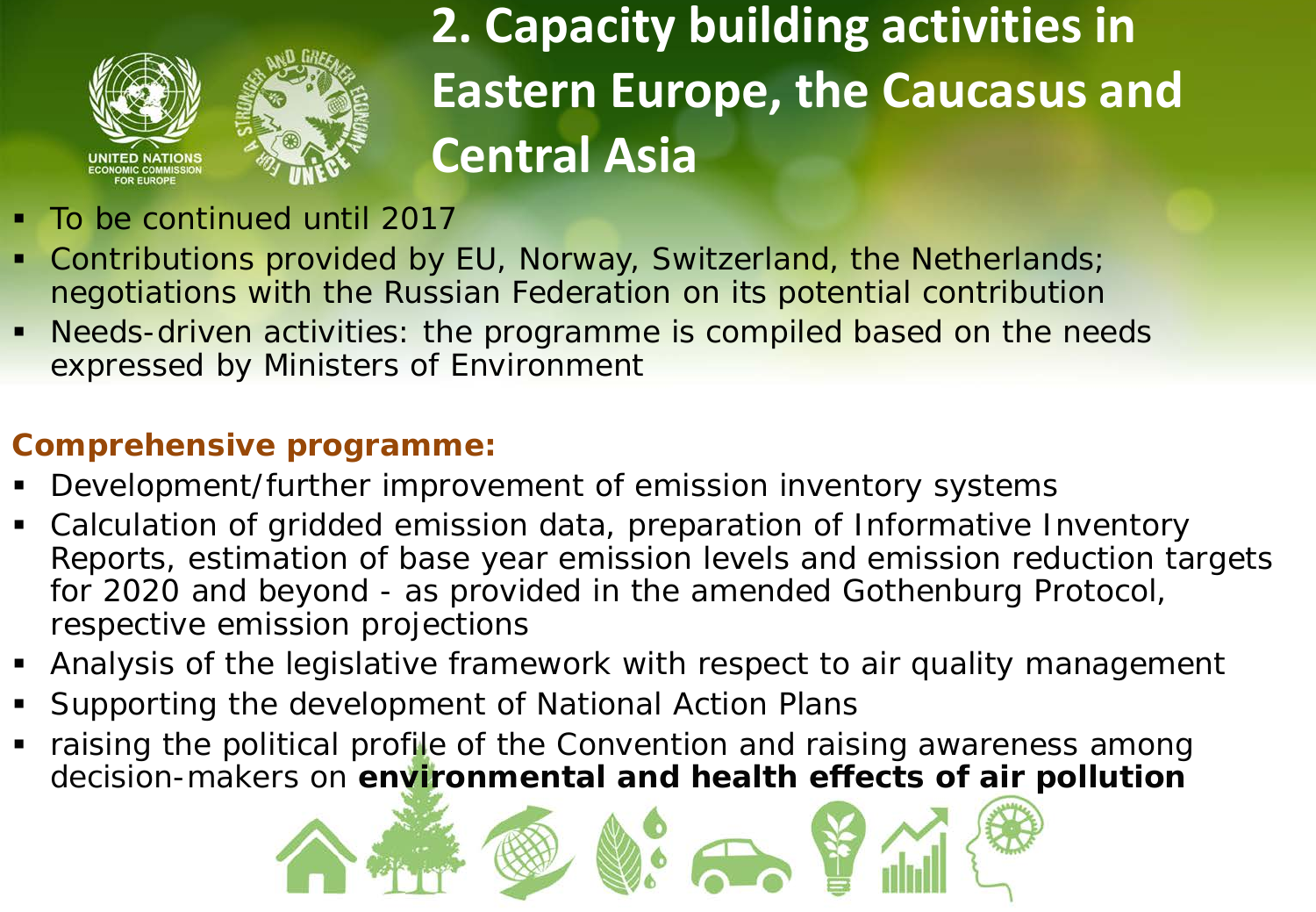

### **2. Capacity building activities**

#### **Completed activities (2013-2014):**

- Workshop "Particulate matter: the impact on health and development of national emission inventories", Uzbekistan, Nov 2013
- **Training on emissions gridding and projections, Republic of Moldova,** Jun 2014
- Workshop on emission inventory development, Georgia, Oct 2014
- Workshop on emission inventory development, Azerbaijan, Nov 2014
- Participation in the meeting of the Interstate Commission on Sustainable Development in Central Asia and in the final conference of the EU Air-Quality-Governance project in the ENPI East countries

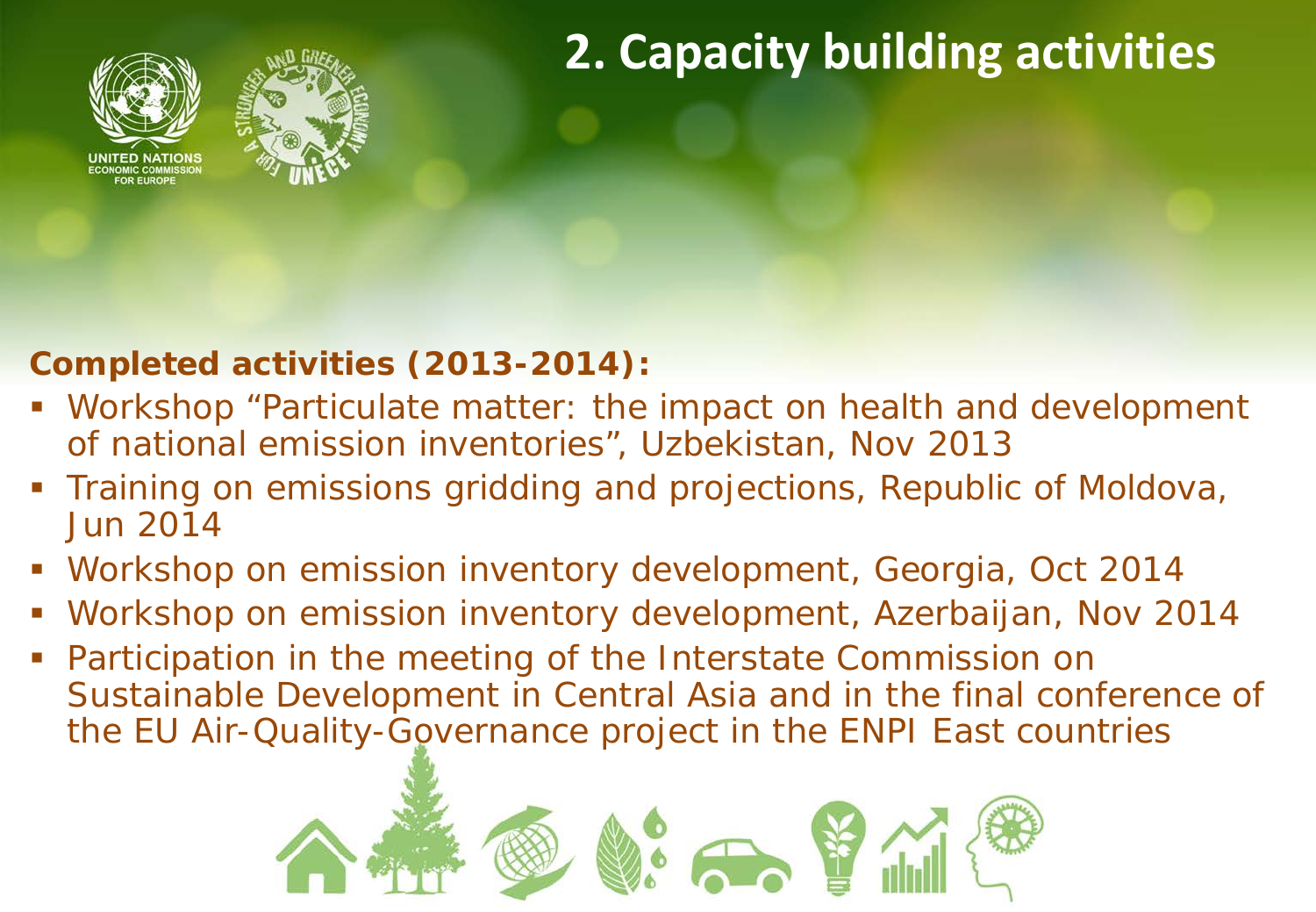



## **2. Capacity building activities**

### **Planned activities in 2015:**

- A roundtable to present the results of the legislation analysis and a workshop on emission inventories in Uzbekistan, May 2015
- Workshop on emission inventory development, Armenia, Jun 2015
- Workshop on emission inventory development, Kazakhstan, Jun 2015
- Next months: preparation of a publication on the effects of air pollution, key facts and success stories for decision-makers in RU/EN

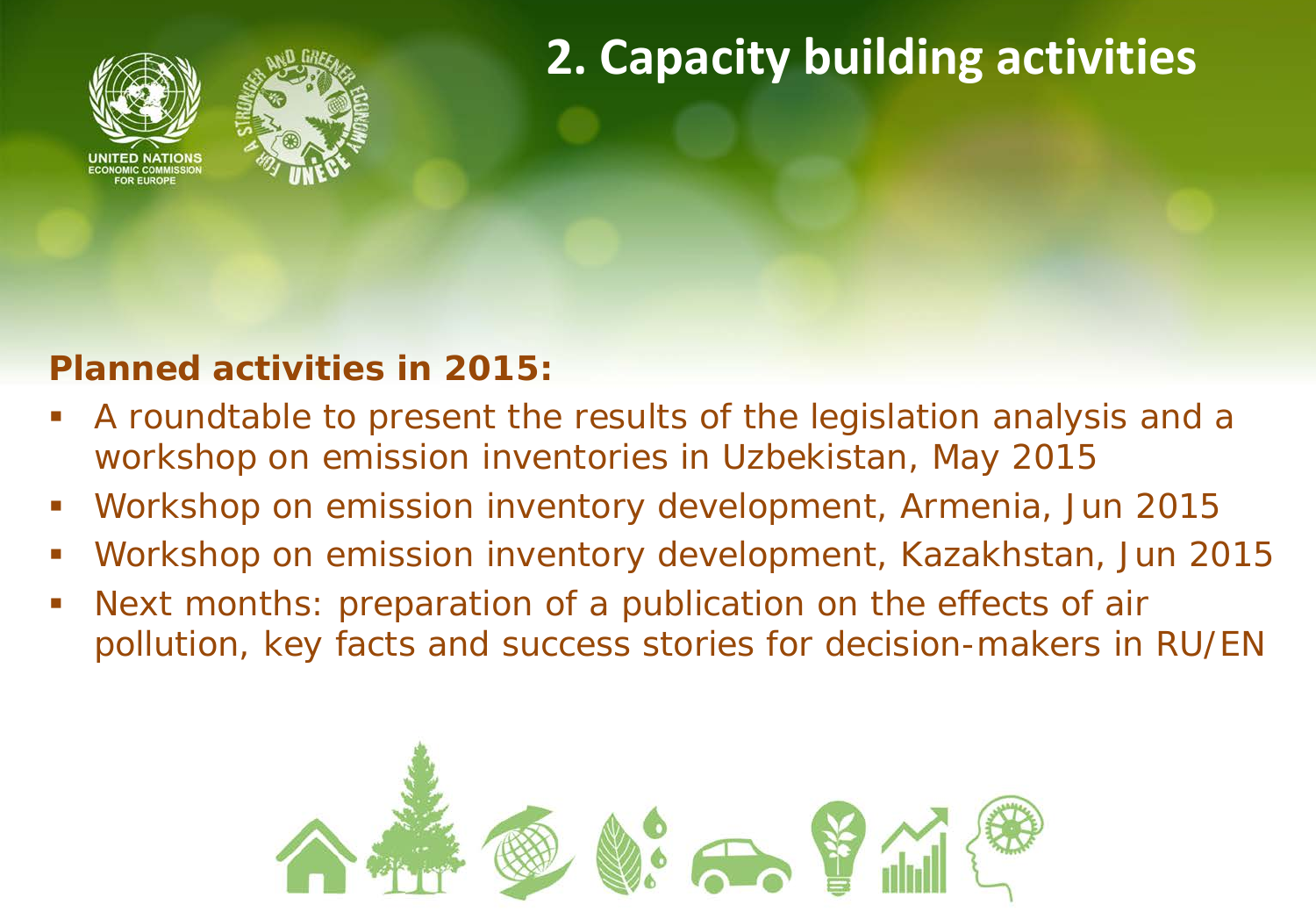



**3. 8th Environment for Europe Ministerial Conference in Batumi, Georgia, June 2016**

### **High-level Conference: 6-8 June 2016**

#### **At its 20th meeting, UNECE's Committee on Environmental Policy (CEP) decided on two themes for the Conference:**

- Greening the economy in the pan-European region
- Improving air quality for a better environment and human health

#### **Conference as an opportunity to provide major inputs through a number of avenues:**

- Shaping the ministerial discussions (questions and background paper)
- **Presentation of the Convention's Assessment Report**
- Action for Cleaner Air Initiative (tbc)
- Communications and outreach

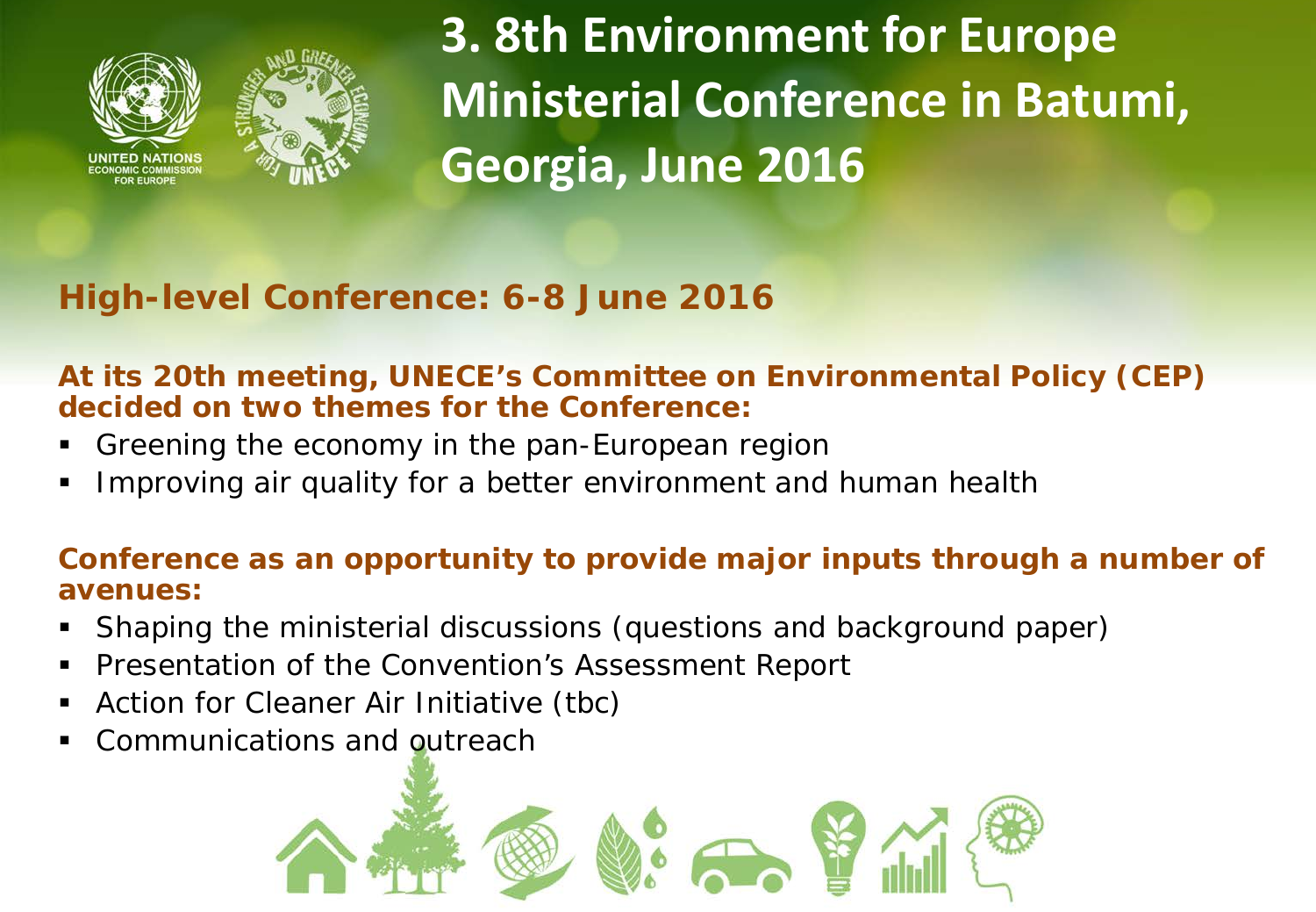



**4. UNECE/WHO/UNEP interagency cooperation on transboundary air pollution**

#### **Interagency meeting in February 2015 at the initiative of UNECE's Executive Secretary**

Conclusions:

- Organizations have strong, mutually supportive mandates on air quality
- Joining efforts to complement and strengthen each other's work
- Providing strong joint messages to Governments with a bigger impact
- **First steps to increase the existing cooperation have been taken; milestones** for 2015-2017 have been identified
- Future interagency meetings and growing cooperation to be expected